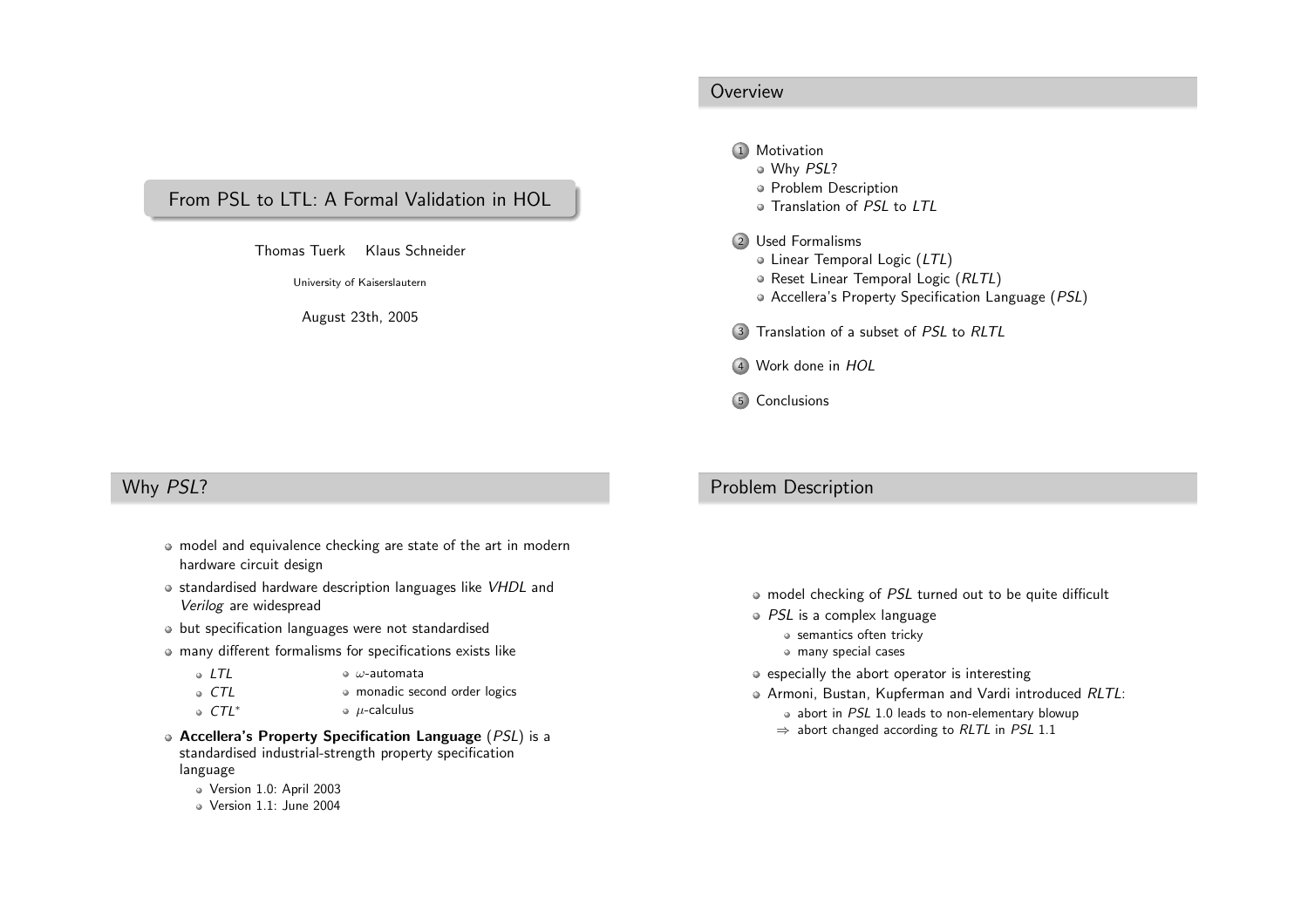# <span id="page-1-0"></span>Translation of PSL to LTL



- unsurprisingly a significant subset of *PSL* can be translated to  $RITI$
- translations of  $RLTL$  to  $LTL$  and of  $LTL$  to  $\omega$ -automata are well known
- however, the semantics of *PSL* is quite tricky
- correctness proof of the translation technical, but tricky
- $\Rightarrow$  HOL very useful

### Linear Temporal Logic (LTL)

- o introduced by Pnueli in 1977
- essentially consists of propositional logic enriched withtemporal operators  ${\mathsf X}$  and  ${\mathsf U}$
- for  $w : \mathbb{N} \to 2^{\mathcal{P}}$  the semantics is given by:<br>
a the usual semantics of arenesitional ones
	- the usual semantics of propositional operators
	- $w \models p$  iff  $p \in w^0$
	- $w \models \mathsf{X} \varphi$  iff  $w^{1...} \models \varphi$
	- $w \models \varphi \mathbf{\underline{U}} \, \psi$  iff  $\varphi$  holds on  $w$  until  $\psi$  holds and  $\psi$  eventually holds
- $\bullet$  additional operators are added as syntactic sugar, e.g. G, F

Linear Temporal Logic (LTL) II

Example

The LTL formula

 $\textsf{G}\big(\textsf{req} \rightarrow \textsf{F}\textsf{ack}\big)$ 

specifies, that every request (req) has to be followed by anacknowledge (ack).

Reset Linear Temporal Logic (RLTL)

- RLTL is an extension of LTL with reset operators called ACCEPT and REJECT
- RLTL is as expressive as LTL
- translation of RLTL to LTL known

#### Example

$$
G\Big( \text{(req} \rightarrow \text{F}\text{ack} \text{)} \text{ }\textbf{ACCEPT} \text{ }\text{cancel} \Big)
$$

specifies, that every request (req) has to be followed by anacknowledge (ack), unless <sup>a</sup> cancellation (cancel) occurs.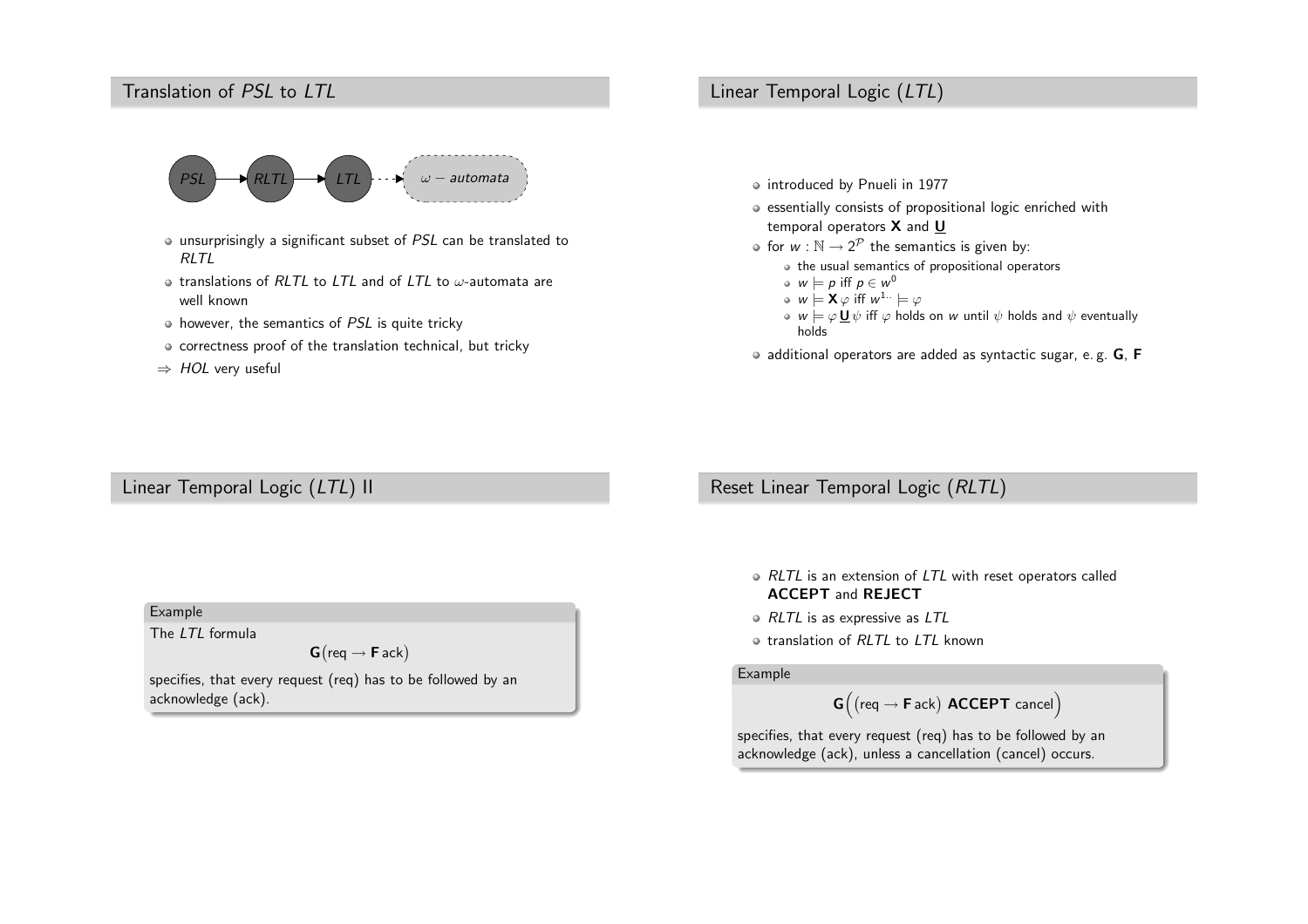### <span id="page-2-0"></span>Reset Linear Temporal Logic (RLTL) II

- $\varphi$  REJECT  $b := \neg(\neg \varphi$  ACCEPT  $b)$
- the formal semantics of  $RLTL$  use special acceptance  $/$ rejection conditions to model the  $\mathsf{ACCEPT} / \mathsf{REJECT}$ statements occuring in the context:
	- start with  $\langle w,$  false, false $\rangle$
	- $\langle w, a, r \rangle \models \varphi$  **ACCEPT** b iff  $\langle w, a \vee (b \wedge \neg r), r \rangle \models \varphi$
	- $\langle w,a,r\rangle \models \neg \varphi$  iff  $\langle w,r,a\rangle \not\models \varphi$
	- $\langle w, a, r \rangle \models p$  iff  $w^0 \models a \vee (\neg r \wedge p)$

### Accellera's Property Specification Language (PSL)

- PSL is an industrial strength property specification language
- PSL is based on IBM's sugar language
- a significant subset of *PSL* called *SUFL* consists of • linear temporal logic operators
	- a reset operator called  ${\sf ABORT}$
- semantics defined using special states  $\top, \bot$
- instead of using acceptance  $\hspace{0.1mm}/\hspace{0.1mm}$  rejection conditions the input path is modified:
	- $w \models \varphi$  **ABORT***b* iff  $w \models \varphi$  or (∃*j.*  $w^j \models b$  and  $w^{0..j-1} \top^\omega \models \varphi$ )

# Translation of SUFL to RLTL

- translation quite easy: replace every PSL operator with the corresponding  $RLTL$  operator, i.e. essentially replace  ${\bf ABORT}$ with **ACCEPT**
- however, correctness proof tricky
- $\top, \bot$  have to be mapped to acceptance  $/$  rejection conditions
- a lot of technical problems occur

### Problems with the translation

- $\langle w, a, r \rangle \models_{\mathsf{RLTL}} \mathbf{X} \varphi$  iff  $\mathsf{w}^0 \models$  a or  $(\mathsf{w}^0 \not\models r$  and  $\langle \mathsf{w}^1$   $\cdots$  , a, r)  $\models_{\mathsf{RLTL}} \varphi)$  $w \models_{\textit{PSL}} \mathbf{X} \varphi$  iff  $w^{1..} \models_{\textit{PSL}} \varphi$
- ⇒ only proper words are considered
- $\Rightarrow$   $\top^{\omega} \models \varphi$  and  $\bot^{\omega} \not\models \varphi$  had to be shown
- $\langle w, a_1 \vee a_2, r \rangle \models \varphi \Longleftrightarrow (\langle w, a_1, r \rangle \models \varphi \vee \langle w, a_2, r \rangle \models \varphi)$
- invariant:  $\bm{s}$  and  $\bm{r}$  never hold at the same point of time
- $\neg_\mathsf{prop}$  and  $\neg_\mathsf{LTL}$  have to be distinguished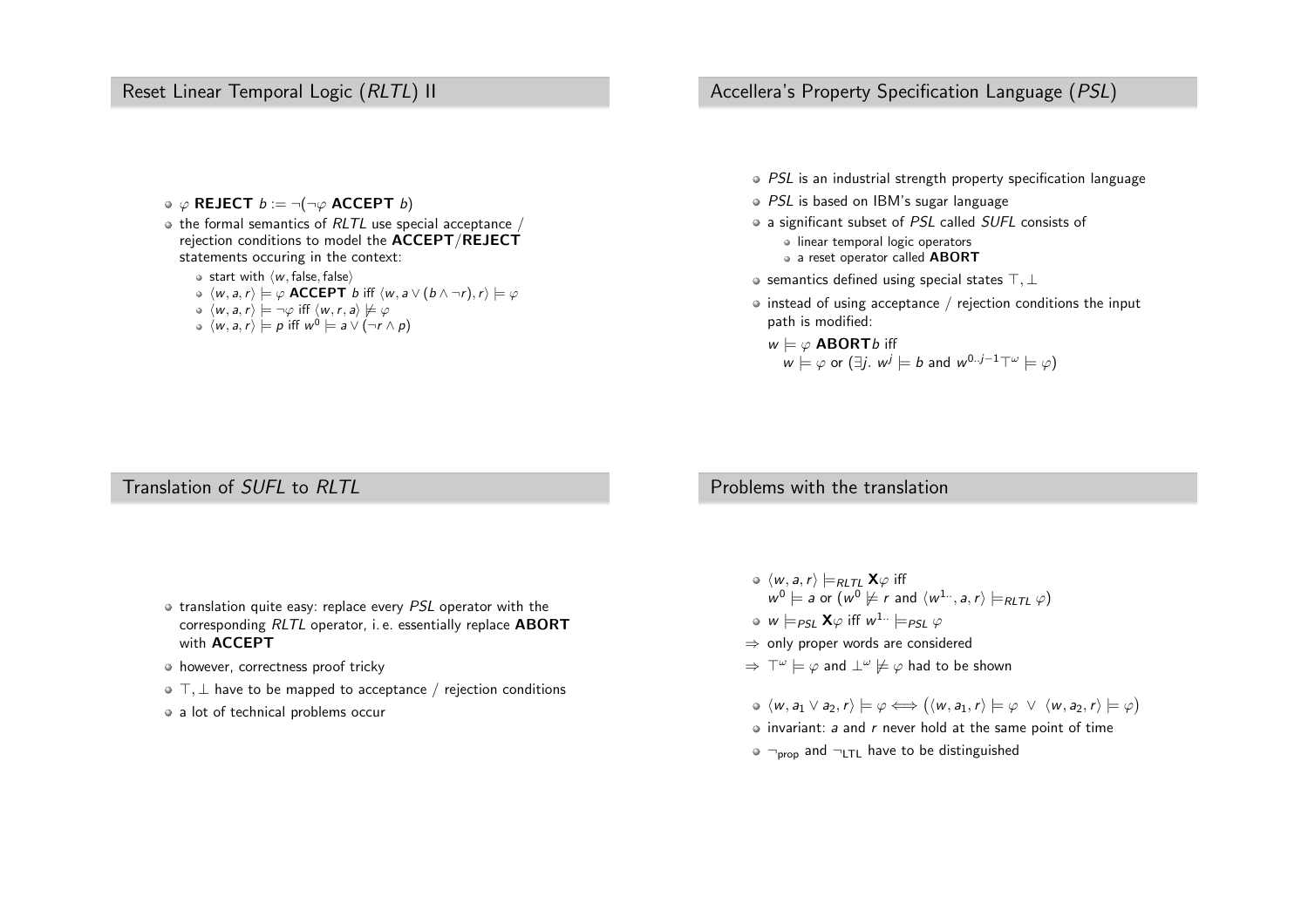## <span id="page-3-0"></span>Work done in HOL

- we used Mike Gordon's deep embedding of PSL
- we deeply embedded:
	- RLTL
	- LTL
	- automaton formulas, <sup>a</sup> symbolic representation of nondeterministic  $\omega$ -automata
- we formally verified:
	- the translation of PSL to RLTL
	- <sup>a</sup> translation of RLTL to LTL
	- two translations of LTL to automaton formulas
- we discovered <sup>a</sup> small bug in Mike Gordon's deep embeddingof PSL

### **Conclusions**

#### Summary

- SUFL is a significant subset of PSL
- we translated *SUFL* to *RLTL*
- we discovered a small bug in the deep embedding of PSL
- we deeply embedded LTL, RLTL and automaton formulas

#### Future Work

- translate *PSL* directly to  $\omega$ -automata to incorporate *SEREs*
- translate PSL on finite paths to finite automata on finite words
- o deeply embed alternating automata

# Scale of *HOL* theories

| Theory                           | LOC   |
|----------------------------------|-------|
| GeneralLemmataScript.sml         | 341   |
| TemporalModelScript.sml          | 1098  |
| TemporalModel_LemmataScript.sml  | 234   |
| LTLScript.sml                    | 422   |
| LTL_LemmataScript.sml            | 565   |
| ResetLTLScript.sml               | 536   |
| ResetLTL_LemmataScript.sml       | 605   |
| PSL_DefinitionsScript.sml        | 1140  |
| PSL_LemmataScript.sml            | 1174  |
| Omega_AutomataScript.sml         | 1539  |
| Omega_Automata_LemmataScript.sml | 2118  |
| PSLToRLTLScript.sml              | 870   |
| LTLToOmegaScript.sml             | 1971  |
| LTLToOmegaOptScript.sml          | 2125  |
| other                            | 533   |
|                                  | 16650 |

## Accellera's Property Specification Language (PSL)

- PSL is an industrial strength property specification language
- PSL is based on IBM's sugar language
- PSL consists of different layers and different flavours
- here only the temporal layer is considered
- o the temporal layer consists of
	- the Foundation Language
	- the Optional Branching Extension, which is essentially CTL